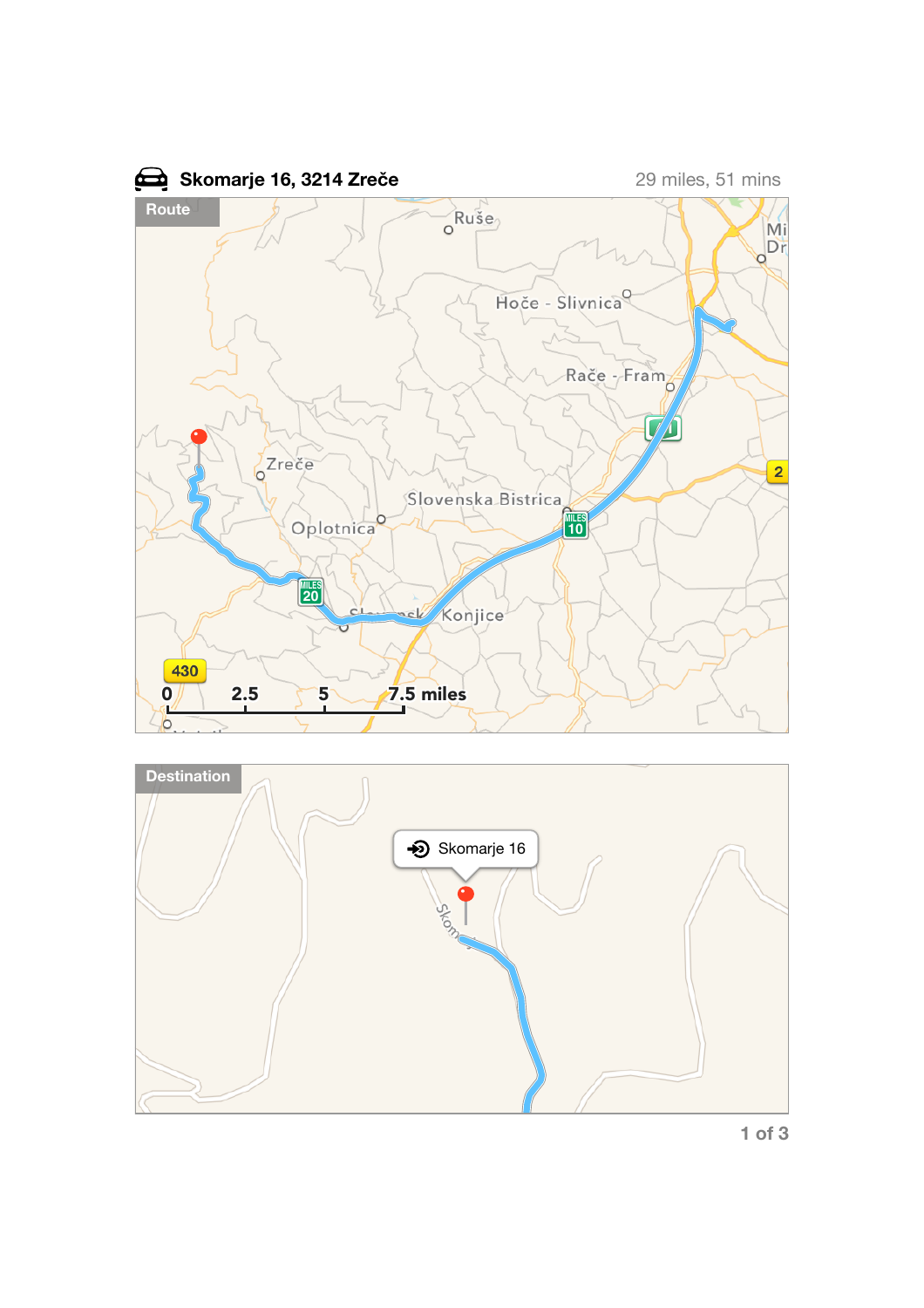| Skomarje 16, 3214 Zreče فِضْعَ |  |                                                                                                                        |
|--------------------------------|--|------------------------------------------------------------------------------------------------------------------------|
|                                |  | 29 miles, 51 mins<br><b>Start</b><br>Maribor Edvard Rusjan Airport — Letališka cesta 10,<br>2312 Orehova vas, Slovenia |
| <b>MILES</b>                   |  | 120 yards<br>Continue along this road                                                                                  |
| <b>MILES</b><br>0.07           |  | 320 yards<br>At the roundabout, take the second exit to merge onto<br>A4 toward Ljubljana, Maribor                     |
| <b>MILES</b><br>0.25           |  | 1.1 miles<br>Keep left toward A1, E57                                                                                  |
| <b>MILES</b><br>1.34           |  | 0.2 miles<br>Take exit to merge onto A1 toward Ljubljana, Celje                                                        |
| <b>MILES</b><br>1.58           |  | 14 miles<br>Take exit Slovenske Konjice toward Slovenske Konjice,                                                      |
| <b>MILES</b><br>16             |  | 0.4 miles<br>Turn right onto 686                                                                                       |
| <b>MILES</b><br>16             |  | 0.2 miles<br>At the roundabout, take the second exit onto 430                                                          |
| <b>MILES</b><br>16             |  | 2.8 miles<br>At the roundabout, take the second exit onto 430                                                          |